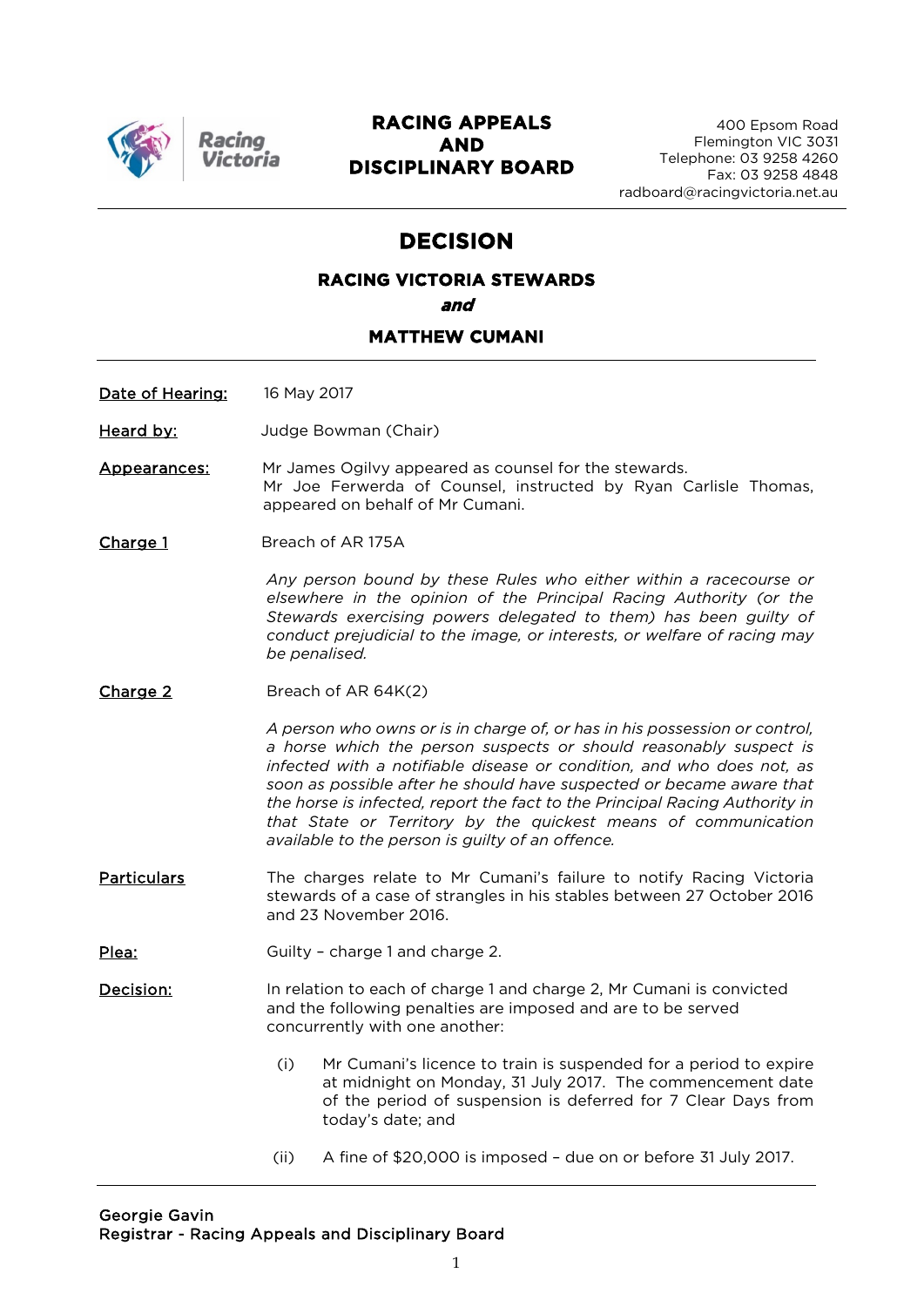# **TRANSCRIPT OF PROCEEDINGS**

# **RACING APPEALS AND DISCIPLINARY BOARD**

\_\_\_\_\_\_\_\_\_\_\_\_\_\_\_\_\_\_\_\_\_\_\_\_\_\_\_\_\_\_\_\_\_\_\_\_\_\_\_\_\_\_\_\_\_\_\_\_\_\_\_\_\_\_\_\_\_\_\_\_\_\_\_

**HIS HONOUR JUDGE J. BOWMAN, Chairman**

**EXTRACT OF PROCEEDINGS**

**DECISION**

## **RACING VICTORIA STEWARDS**

**and** 

## **MATTHEW CUMANI**

# **RACING VICTORIA CENTRE, FLEMINGTON**

## **TUESDAY, 16 MAY 2017**

MR J. OGILVY appeared on behalf of the RVL Stewards

MR J. FERWERDA (instructed by Ryan Carlisle Thomas) appeared on behalf of Mr M. Cumani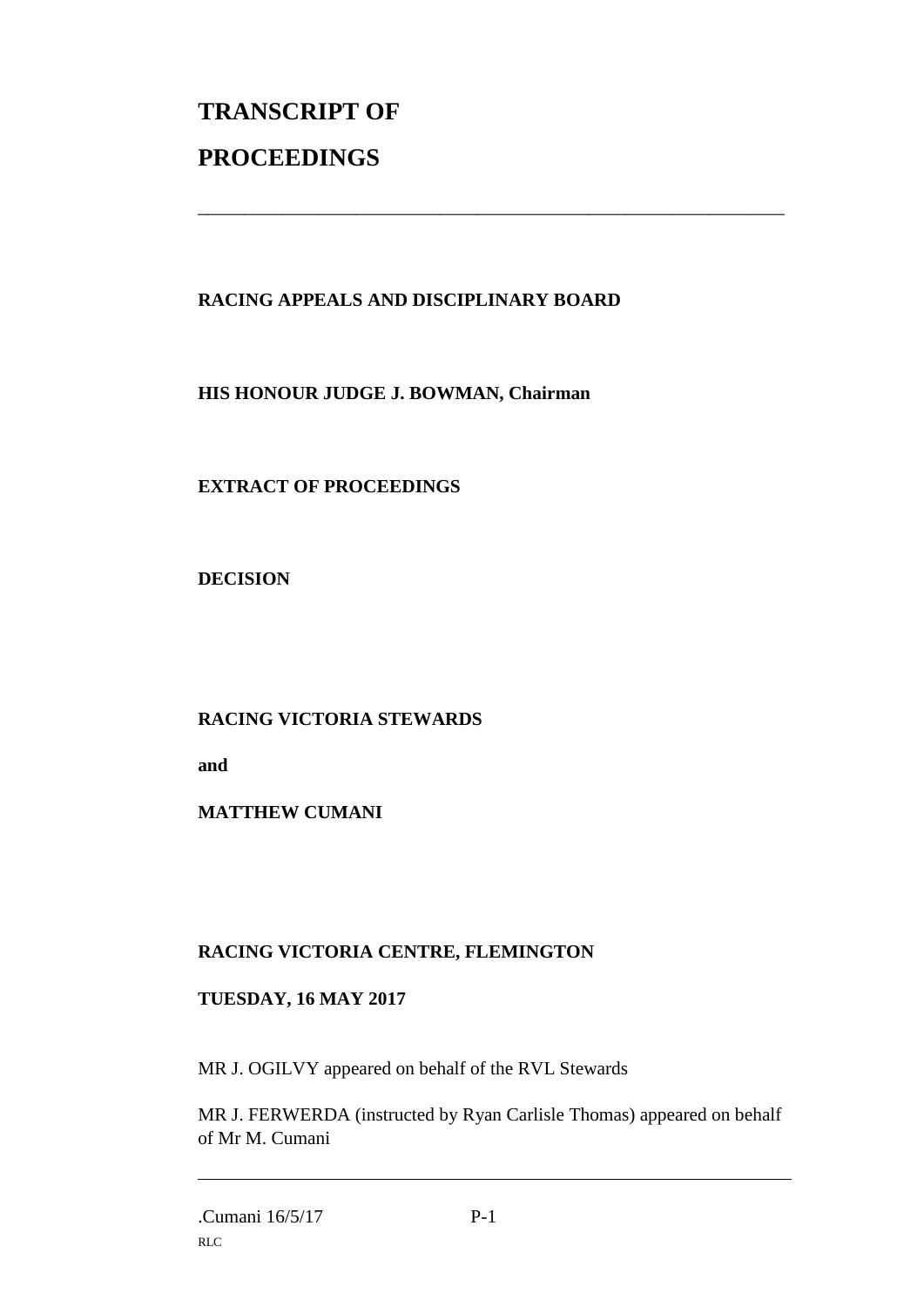CHAIRMAN: Mr Matt Cumani, you have pleaded guilty to breaches of AR 175A and AR 64K. Essentially, you failed to notify the Stewards of an outbreak of strangles at your Ballarat stables until 23 November 2016, having been made aware of at least one horse with strangles by 27 October 2016. That is a summary of the breach of AR 64K.

Strangles is a listed disease pursuant to that provision. If infection is suspected or reasonably suspected, the Principal Racing Authority must be satisfied by "the quickest means of communication available". Not to do so is to be guilty of an offence.

The charge under AR 175A to which you have pleaded guilty relates to conduct prejudicial to the image or interest or welfare of racing. In my opinion, your conduct certainly falls within that wording.

The bases of the charges overlap almost entirely. It is the one course of conduct, and I shall discuss that course of conduct and its effects as a unit.

I take into account your early plea of guilty and your ready cooperation with Stewards once they became involved. I also take into account the many very powerful references tendered on your behalf, including that of Mr Terry Henderson of OTI who has played a significant role in your becoming established in Australia and at Ballarat. He has also placed horses with you, including Grey Wolf which was your first Melbourne Cup runner during the period that this course of conduct occurred.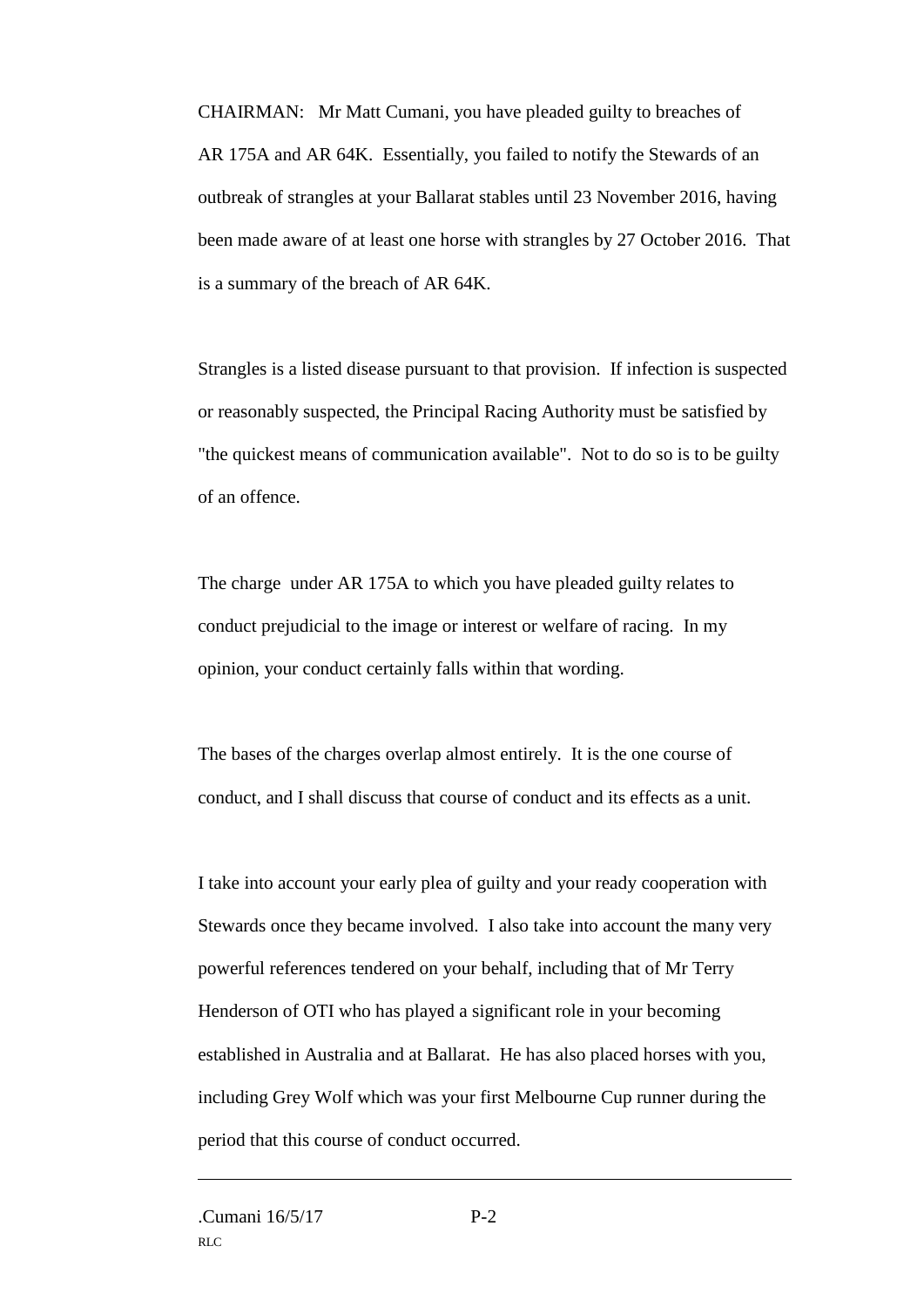Mr Henderson's lengthy reference is particularly well balanced and expressed. Apart from strongly supporting you and highlighting your many admirable qualities, it also makes apparent Mr Henderson's disappointment and anger at what you had done, jeopardising not only your own training career and stable operations but also potentially the operations of others. Strangles is highly contagious, and Mr Henderson's observation, going beyond his own direct interest in referring to the welfare of others, is both very appropriate and very relevant.

As stated, there are other powerful references, including some from England and the United States. There are also some instances of high praise for you contained in the transcripts of the various interviews conducted by the Stewards. These were pointed out by Mr Ferwerda who spoke very eloquently on your behalf and covered all issues that required attention.

I also bear in mind what Mr Ferwerda said as to the present size of your operation. You have 54 horses in work and a staff of 29. Many owners and staff members have a direct interest in the outcome of this hearing. Nothing is alleged against you in relation to any previous breaches of the rules. Keeping this in mind, I am not of the view that specific deterrence plays a large role in this sentencing exercise. I do not regard you as a person who is likely to offend again in this way or indeed in any other major way.

General deterrence is another matter. As stated by Mr Ogilvy on behalf of the Stewards, a clear message must be sent to trainers in the industry.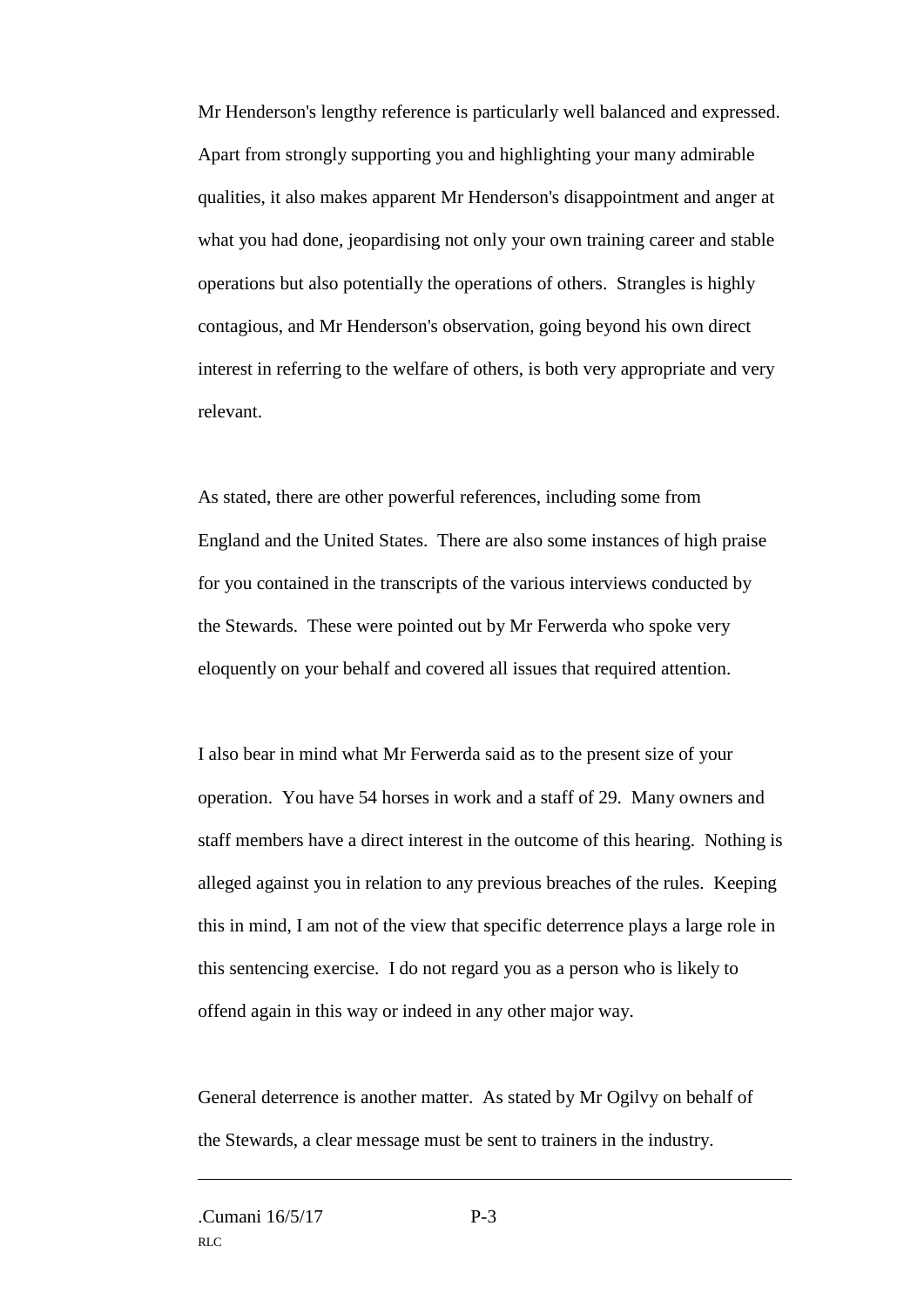The reporting of outbreaks of the listed diseases must be done by the quickest possible means. You did not do this for reasons basically associated with your own interests and your apparent determination that your stables should not be shut down and quarantined at a very important time of the year. The industry must be sent a clear message that this sort of behaviour will not be tolerated and that a substantial penalty awaits those that do not comply with the rules. Immediate notification is necessary so that equally immediate steps and quarantining can take place.

As Mr Ogilvy pointed out, in April 2016, a complete meeting at Wangaratta was abandoned and the racecourse placed in lockdown when an on-course trainer notified Stewards of a case of strangles detected in one horse at his stables. This is an example of the drastic and immediate action that needs to be taken.

I have referred to matters in your favour. I will now list some of the matters involving your behaviour causing concern when it comes to the imposition of a penalty. Firstly, such a breach of the rules have a potentially damaging effect upon the image of racing. I do not believe I need to expand on that.

Next, the welfare of the individual horses is at least potentially compromised. Luckily, the spread of the disease was not as widespread as it might have been, but the potential was there for a considerable number of horses to be stricken with strangles.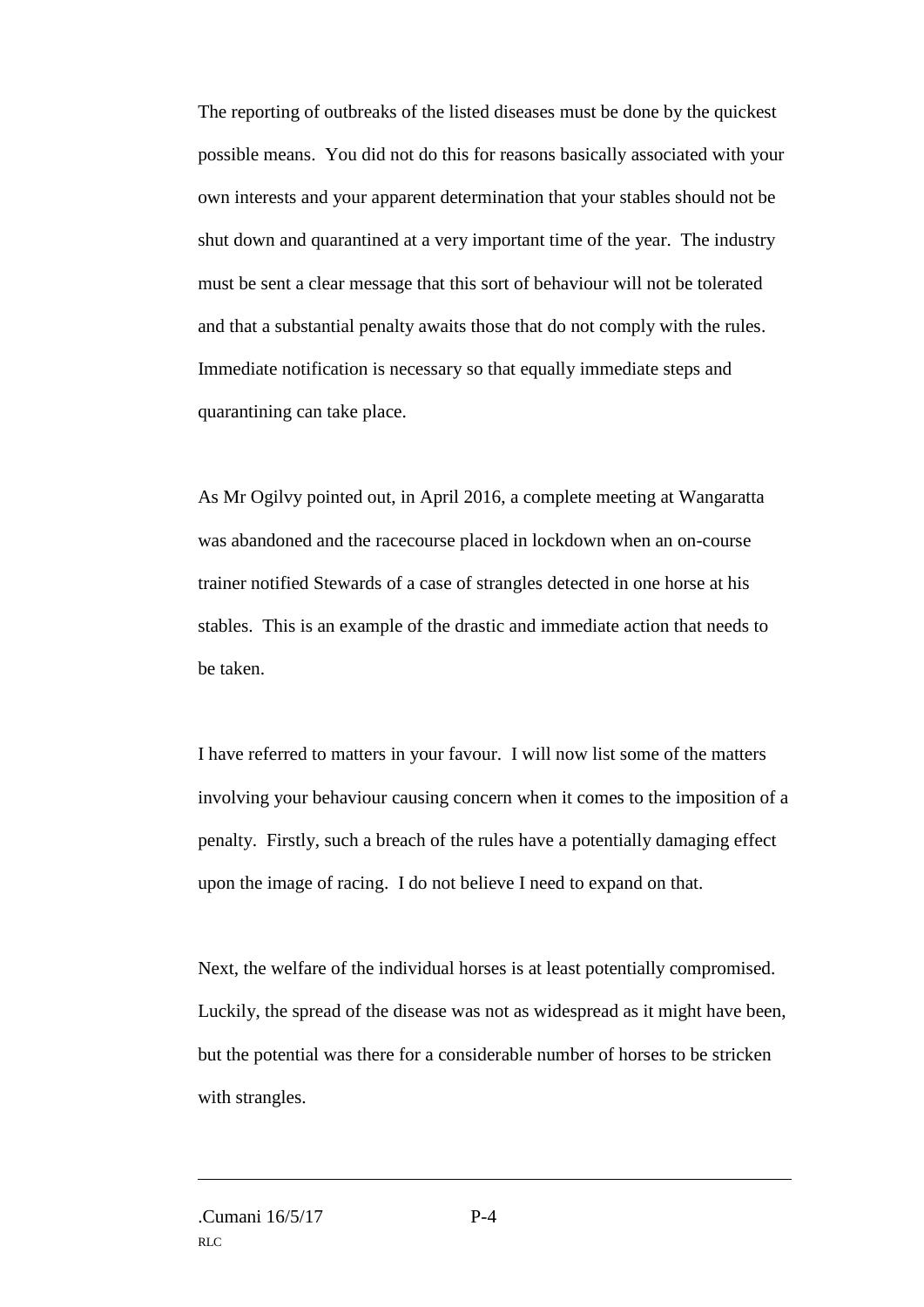Thirdly, the stables of other trainers at Ballarat and potentially elsewhere were put at risk. The short-term livelihood of others was put in jeopardy. In the case of one trainer, Mr James Wardeiner, that risk became a reality. His stable and horses were quarantined for a fortnight when the Stewards investigated what had occurred.

Fourthly, there was no ignorance of your obligations on your part. Apart from the fact that as a licensed trainer you were expected to know of those obligations, you were specifically told of your duty to report by your vet, Dr Anderson, in late October 2016, but you did not do this until 23 November when the cat was effectively out of the bag in any event.

That leads me to the next point. Rather than notifying Stewards which would have led to quarantining your stables and horses, you simply continued to train. You certainly took some measures in relation to your stables and horses but they were by no means complete. Your basic and primary obligation was to report that situation to the Stewards immediately. Instead, you pressed on, possibly influenced by the fact that you had your first Melbourne Cup runner. Essentially, you put your interests ahead of those of the Stewards, your fellow trainers, proprietors of other racing establishments and your owners.

Sixth, you did this at the time of the racing year when racing was very much in the spotlight. The Spring Carnival was in full flight. The Melbourne Cup was run. Your local cup, the Ballarat Cup, was run. Potentially, you jeopardised the running of the most important day on the Ballarat racing calendar.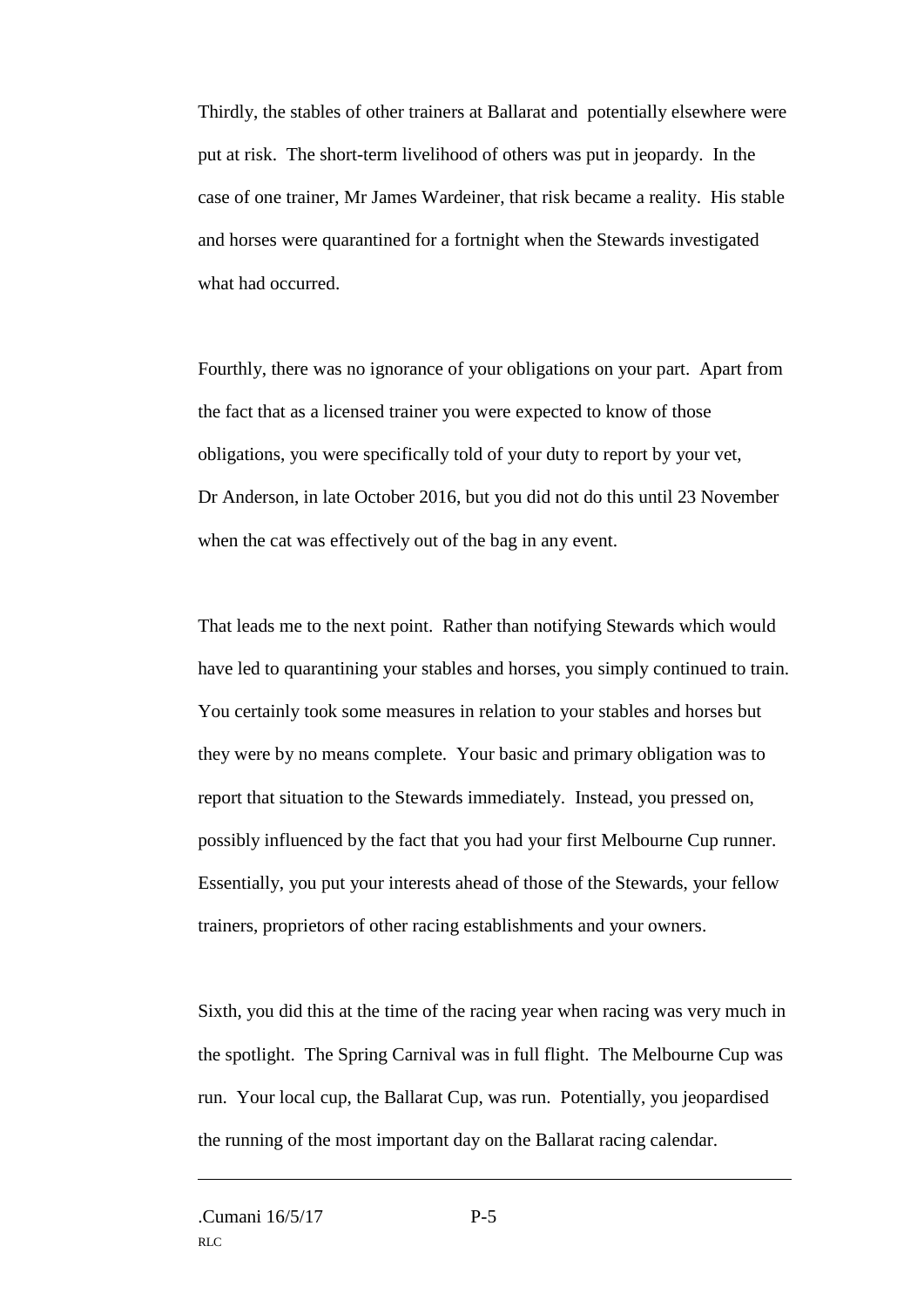Next, you failed to notify your staff, with one limited exception, of what was occurring. They were not notified of the outbreak of strangles until approximately the time when the Stewards were notified.

Eighth, you went ahead and conducted an open day on the morning of the Ballarat Cup. It is evident from the photos and the Stewards' material that a considerable number of people attended this. People wearing ordinary clothing were wandering around what should have been a quarantine area.

Further, for the purposes of the open day, the horse Jack was moved to new or different stables. This was in direct disobedience of the instruction given to you by Dr Anderson.

Finally, and tenth, you failed to notify your owners of the outbreak until late November. This failure included a failure to notify loyal and strong supporters such as Mr Henderson who had played an important role in you becoming established.

When I weigh up all these matters, I am of the view that both a period of suspension and a significant fine are warranted. The period of suspension is considerably less than it might have been and is not a period of disqualification thanks to the material put before me by Mr Ferwerda and the powerful references on your behalf.